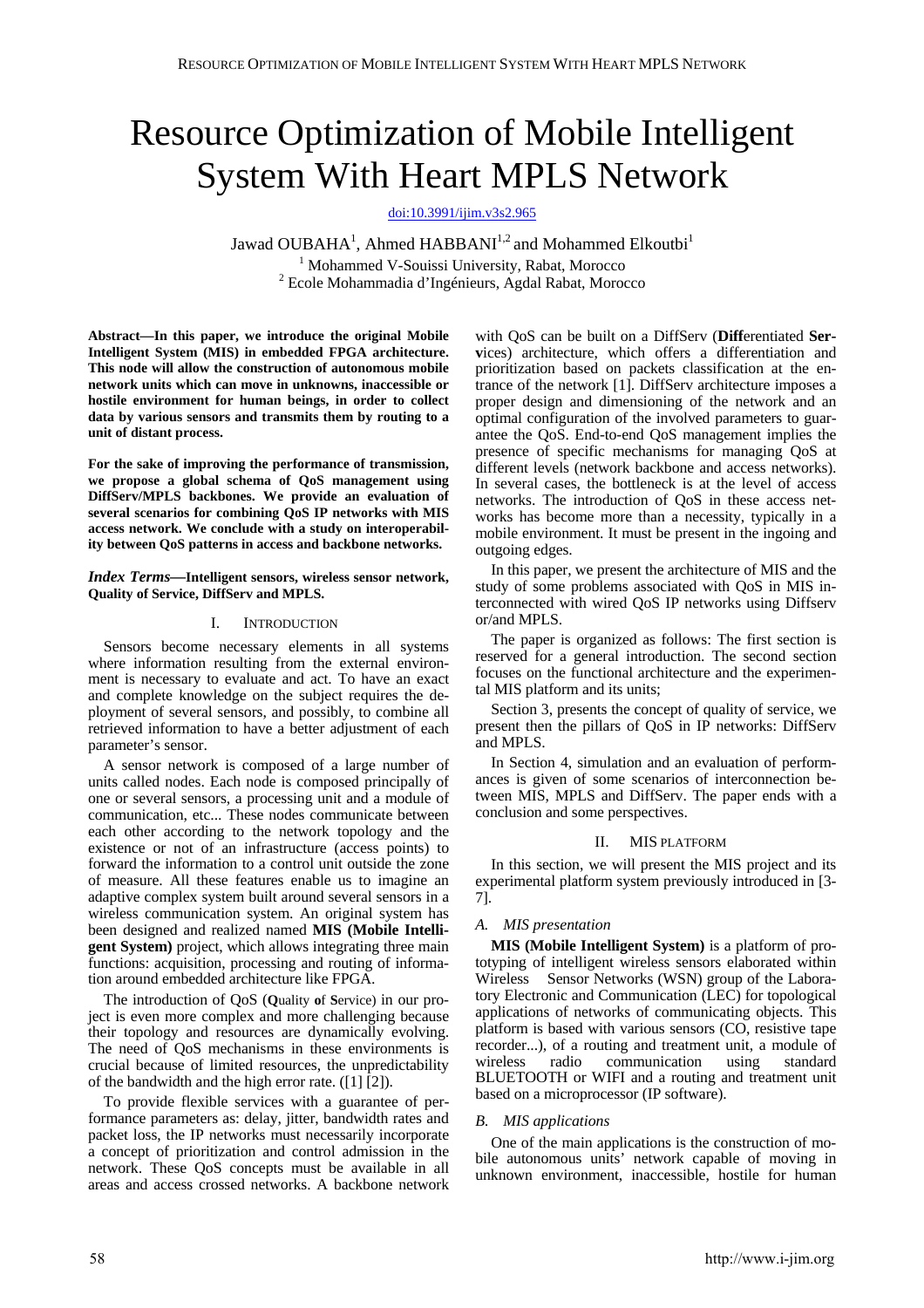being or in risk areas (fire, radiation, earthquake...) in order to optimize the human assistance. The aim is to provide ground information to establish a strategy of evolution according to the wished purpose. For example, we can locate victims during the rescue operations. This is possible thanks to small mobiles capable of infiltrating through rubble or others explore the watery funds, another application, and not the slightest, is the military exploitation. In this context, the use of sensors' networks allows the surveillance of the perimeters, to assist air or ground attacks and to lead operations of espionage. For that purpose, no element has to be indispensable for the functioning of the network. Such an Ad hoc architecture can maintain the network in activity after the loss of one or several elements and requires a routing module.

### *C. MIS Architecture*

The functional architecture and the experimental platform MIS, is built upon the kit of development ALTERA Cyclone (System One Programmable Chip), it is composed essentially by 4 units (figure 1) : an acquisition unit, a treatment unit, a routing unit and a radio interface unit.



Figure 1. MIS architecture

The detailed architecture of the designed and produced beacon is given below (figures 2-3). It is articulated around the Nios II processor. Several interfaces are used in order to connect the peripherals to processor (SPI, UART, Bus Avalon, PIO...).

The system is also composed of different sensors allowing the data acquisition, and the generation of the numerical signals. These signals are treated by target card ALTERA cyclone. After treatment, the control signals are routed towards a central station using a routing protocol.

Implementation routing protocol on MIS, can be done in two different ways, either directly into software, or hybrid: software part is C language and material acceleration implemented using hardware description language VHDL (optimizations to be made to answer the criterion of the consumption and the speed of execution). This implementation has been finalized and has been made possible by using in addition an operating system of the  $\mu$ Clinux type. The big advantage of  $\mu$ Clinux regard to its competitors is the compatibility of API's programming with the Linux standard systems. It also has all TCP/IP network functions, available on the Linux kernel and supported by the ALTERA card, Furthermore, it does not consume a lot of memory.

# III. QOS OF SERVICE MECHANISMS IN MIS NETWORK

In the next subsections, we are going to describe mainly our contribution as the "Resource Optimization of Mobile Intelligent System with heart MPLS network", subject of this paper.



Figure 2. Wireless unit interfaced with the processing unit.



Figure 3. Synoptic of the System SoPC NIOS II for the acquisition and the routing of temperature

According to the recommendation E.800 CCITT, the quality of service is "the general effect of the performance of a service, which determines the degree of satisfaction of a user of the service" [1]. This definition is subjective and reflects the perception of the quality of service seen by a user. More technically, the quality of service is the ability to obtain a certain level of insurance so that traffic flow and/or services required are best satisfied, which allows you to share equitably and according to the needs required applications, all of the resources available in order to provide, wherever possible, each user quality he needs. Generally, this quality is focused on bandwidth, the delay and packet loss:

- In telephony networks, it is to be able to converse in real time (the time factor) without interruption caused by additional delays;
- In the Internet, to download a voluminous application does not ask more than to have a broad enough bandwidth to retrieve the file as soon as possible ;

Both applications are seeking (strongly or more flexibly) the integrity of all packets to the receipt.

For maximum reliability, QoS requires the cooperation of all segments in the active network, as well as each network element, from the beginning to the end. The different management policies are adopted to ensure QoS, depending where it is placed in OSI layers. To improve QoS in a MIS/MPLS/DiffServ networks, we need to address the IP layer:

### *A. DiffServ Protocol*

Defined by the IETF, DiffServ (Differenciated Services) is a protocol designed to integrate the basic components of QoS management in IP networks. DiffServ acts at the level of traffic segmentation into several classes (classes of service). Resources allocation is done by class rather than by application [8]. Following the class to which a packet belongs, a more or less privileged treatment is applied to it (this includes priority routing, the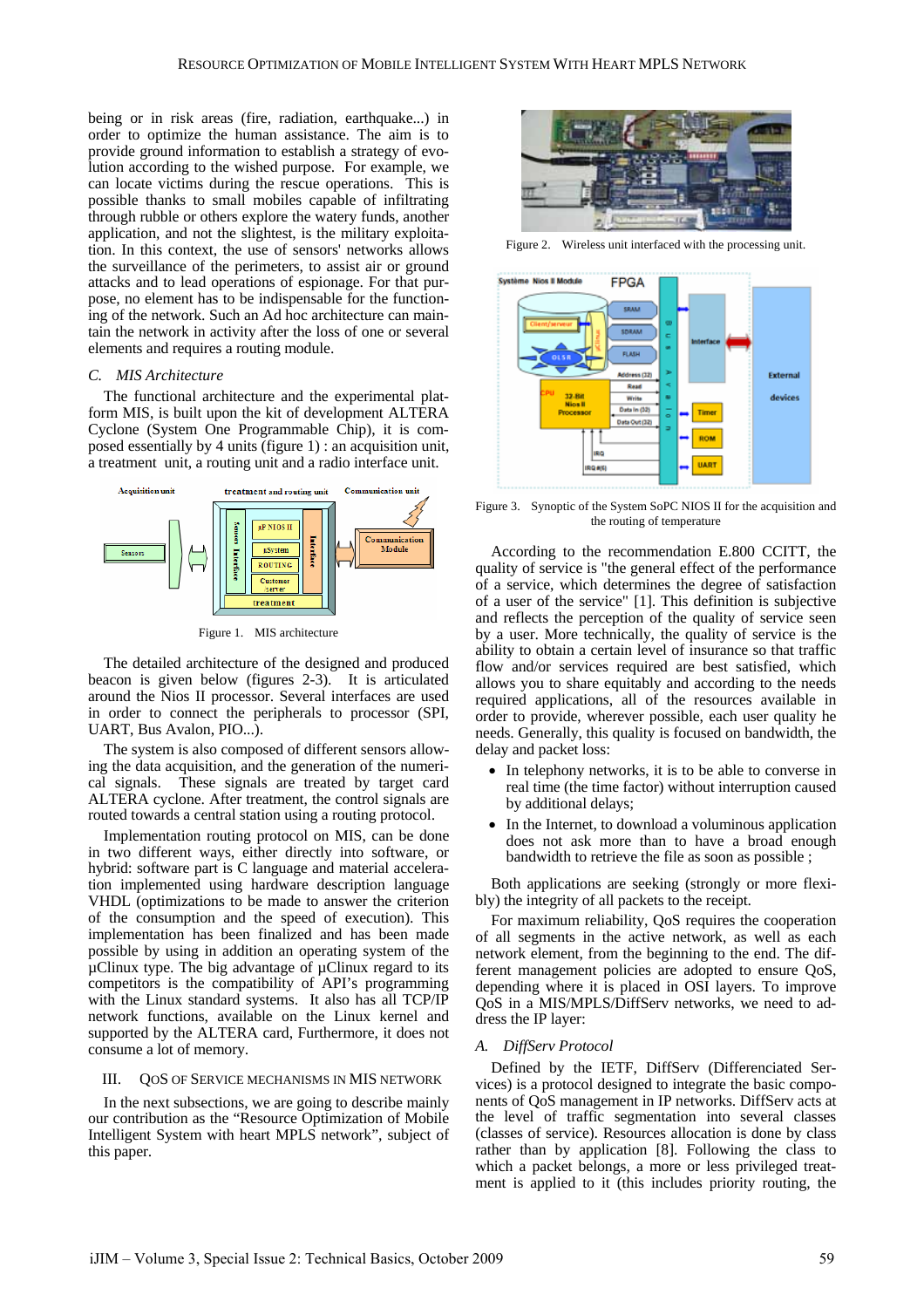selective removal of the packages in case of congestion). This solution is much less privileged than the approach of integration services (IntServ), which gives explicit reservation for each data flow. DiffServ sets three types of service classes [1]:

- EF (Expedited Forwarding): is the class of excellence. The EF packages must be sent with a guaranteed delay, jitter and a minimum rate of loss,
- AF (Assured Forwarding): AF four classes were defined, each of them has three subclasses. Packages are labeled AFxy where x in the interval [1.4] and y is the class number AF and in [1.3] precedence to spacing. Packets of the same class borrow the same queue to avoid inverse sequencing,
- BE (Best Effort): no special treatment.

In general, we count 14 possible behaviours, they are graded PHBs (Per Hop Behavior). A PHB is the way in which a router will treat incoming packets (ie put in queue more treatment in the event of congestion). The PHB is derived from DSPCs coded directly in the field of IP packet TOS.

### *B. MPLS Protocol*

MPLS is a new technology, developed and standardized by the IETF, using switching mechanisms in order to reduce the cost of routing in the network layer while giving it better performance, greater scalability and greater flexibility in the restoration services [2] [9]. This technology is easily integrated with others such as DiffServ and InterServ.

The increased flow of information passing over networks, particularly the Internet, has spawned a need for bandwidth consumption growing in recent years. This demand has encouraged the evolution of these different networks which at the same time increased the complexity of managing them.

In terms of improvements, MPLS allows better management in routing (switching) and transfer packages, through networks [8]. But that's not because MPLS is able to solve many problems outlined above by improving four major aspects [8]:

- Possibility to define in advance the path that will take data or types of data sent over the network (Traffic Engineering).
- Ease of creating tunnels and IP VPNs (Virtual Private Network) level including Internet service providers, and solving problems related to the multiplication of them.
- Independence of layers 2 and 3 protocols with a support of IPv6, IPv4 layer 3, and Ethernet, Token Ring, FDDI, ATM, Frame Relay and PPP layer 2 .
- Interaction and cohabitation with existing routing protocols such as OSPF (Open Shortest Path First) and BGP (Border Gateway Protocol).

The MPLS architecture is based on switching labels mechanisms linking Layer 2 of the OSI model (switching) with the layer 3 of the OSI model (routing). Moreover, switching conducted layer 2 is independent of the technology used.

The networks now analyses IP headers to make routing decisions but MPLS based its decision on two distinct components: the control plan and data plane.

- The data plan can be used to transmit data packets based on labels, that are maintained in a database distributed on all intermediate routers.
- The control plan maintains information transmission labels to groups of switches labels.

Philips and all [10] limits the role of MPLS in the satisfaction of users requirements to differentiate and secure packets in the network.

Nagao and all [11] presents MPLS as a mechanism to administer routes by using optical networks, in order to achieve greater flexibility and change without interruption using secondary LSPs.

Haci and all [12] deals with the benefits of coupling DiffServ and MPLS to give several options for routing and increase the capacity of network resources to meet various needs of the users.

MPLS allows the network administrator to specify how to aggregate DiffServ (DiffServ Aggregates Behavior: BAs) with allocated LSPs. In fact, the question is how to allocate a set of BA to a set of LSPs. When packets arrive in the Ingress MPLS domain, the DSCP field is added to the header which corresponds to Aggregate Behavior (BA).

At each crossed node, the DSCP field will allow to select the right PHB (Per Hop Behavior), that defines the process scheduling (class of priority, WFQ.), and the probability of rejection. This mapping between MPLS classes and DiffServ PHB opens the door for interconnecting these different QoS mechanisms.

#### IV. SIMULATION

These simulations presume to test some interconnection scenarios between MIS environments and IP QoS networks (DiffServ and MPLS) to anticipate problems that may arise in order to implement the best scenario suited to the users needs.

The aim of our simulation is to compare the use of MPLS or/and DiffServ protocols based on some QoS criteria such as: bandwidth, delay, loss and Signalling.

#### *A. Scenarios*

We valued the improvement of parameters of QoS of the MIS network, in order to analyze its compatibility with mechanisms of QoS (DiffServ, MPLS) inserting the effect of MIS mobility, while adopting the different applications; tcp connected mode with an acknowledgment that requires messages of signaling, in fact the loading of the network. However, cbr, ftp or udp no connected mode with minimum of signaling [\[14\].](#page-6-0)

In our study, and to get a clear view and to extract relevant results, we will build our simulations on different traffic scenarios (figure 4):

- In the first, we took twelve MIS (risk area) transmitters linked to two AP (Access Point), generating a stream CBR / TCP and in the other side of the backbone, two mobile receptors connected by an AP;
- The second scenario includes twelve MIS transmitters linked to two AP, generating a stream CBR / UDP and the other side of the backbone two MIS receptors connected by an AP.
- In the third scenario, we took twelve MIS generate a stream FTP / TCP and the other side of backbone two MIS receptors,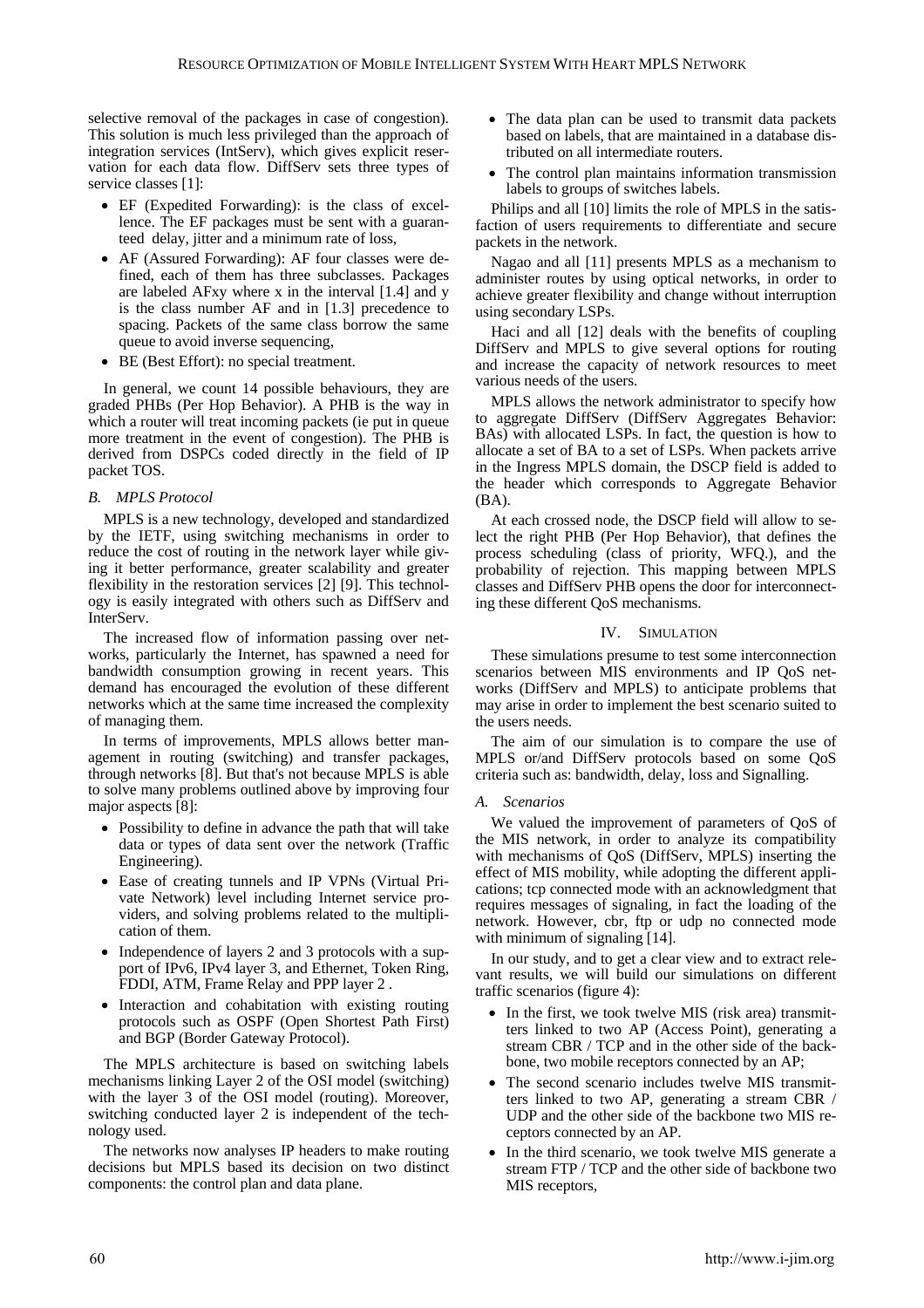- The fourth scenario contains twenty MIS linked to both AP, half of which generate a stream CBR / TCP and the other FTP / TCP, and the other side of backbone two receiving MIS,
- The last case study is done on the same previous architecture with a change in access point with different speeds.



Figure 4. Simulation Architecture

These five scenarios were tested in different interconnection cases:

- WiFi/IP interconnection.
- WiFi/DiffServ interconnection,
- Wifi/MPLS interconnection,
- WiFi/Diffserv/MPLS interconnection.

### *B. Simulation Results*

In this sub-section, we will present and discuss simulation results of the five scenarios discribed before. **The scenario -1**- will be presented in details; the other scenario will be presented in summary (because of the huge number of figures).





Figure 5. Packets load in QoS IP networks

Before comparing the results of the architecture, we will start our study based architecture with MIS / IP usual. In this architecture, the number of the total package is 25711, which Signal 2064 lost 47. on observing the figure (6) the flow reached 750kbit/s in flow 11(sink 11) with delay very slow.

• **MIS/DiffServ interconnection**: there is a significant decrease of packets load, delay, throughput and signalling,

the number of the total package is 17619, which Signal 2017 lost 126,with the fast delay in comparison with the case of MIS / IP with little change in bandwidth

• **MIS/MPLS interconnection:** there has been an increase in packets load accompanied with a decrease in delay, and a sharp decline in packets loss and signalling,



Figure 6. Bandwidth evolution over a MIS/IP network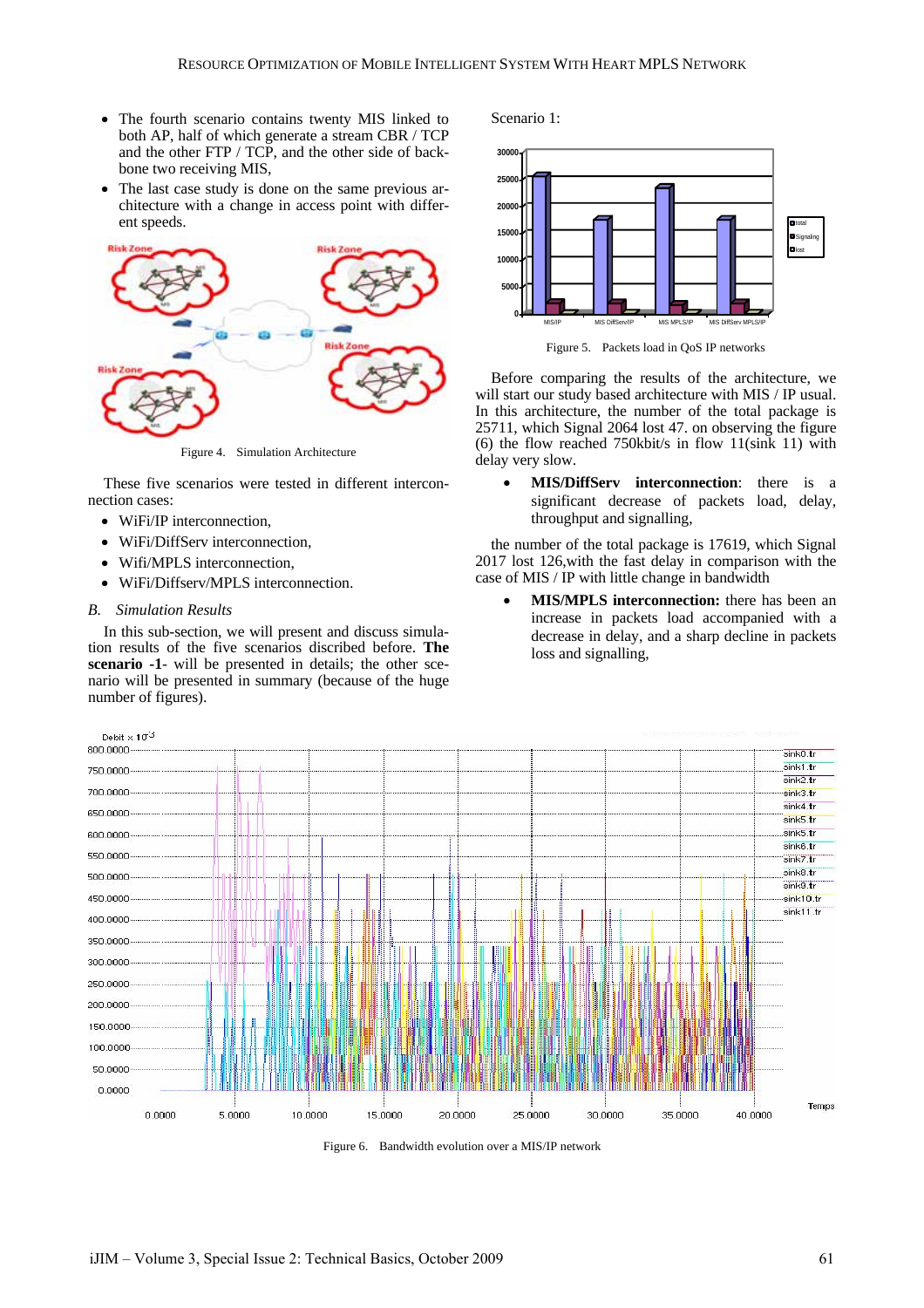# RESOURCE OPTIMIZATION OF MOBILE INTELLIGENT SYSTEM WITH HEART MPLS NETWORK







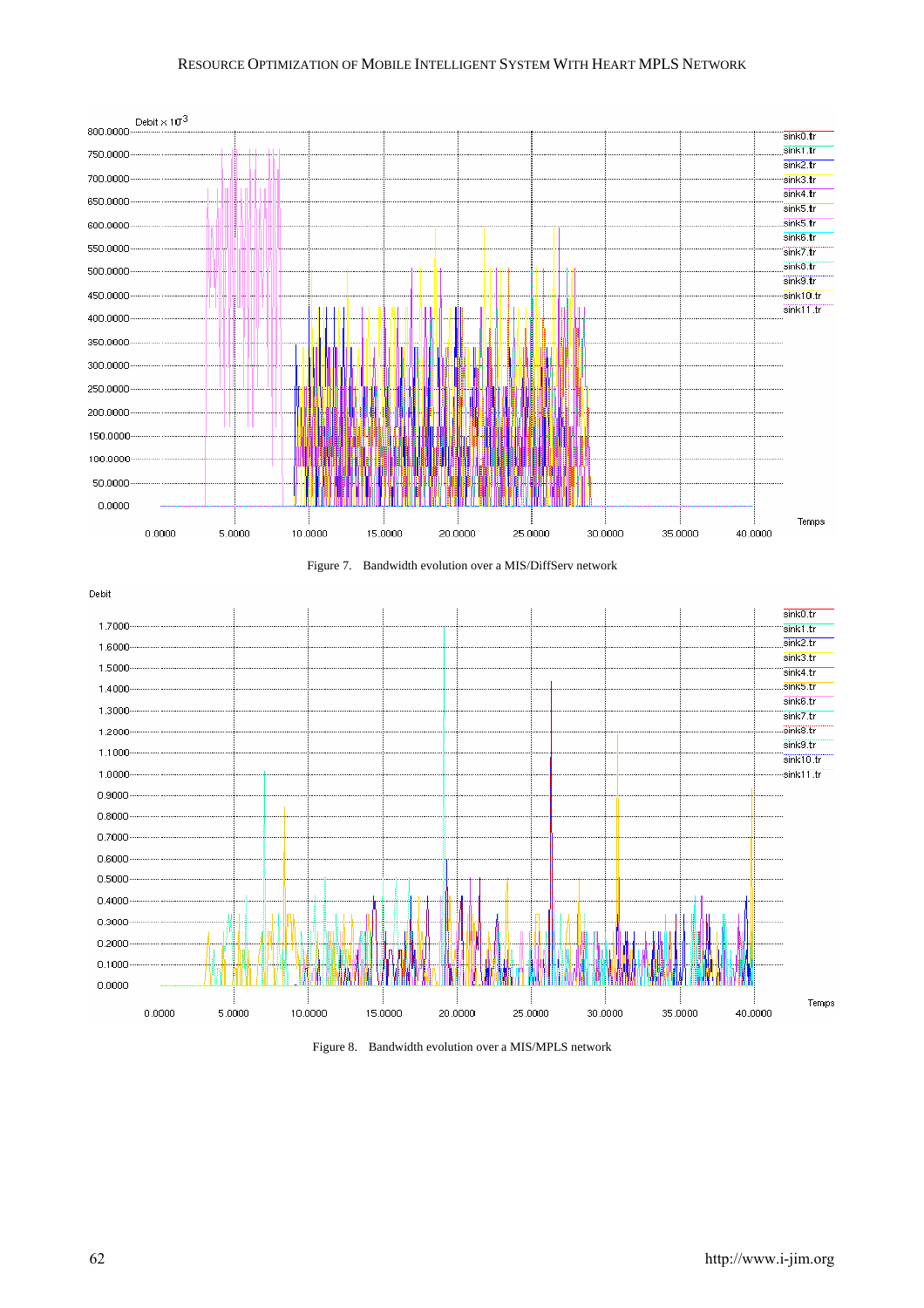### RESOURCE OPTIMIZATION OF MOBILE INTELLIGENT SYSTEM WITH HEART MPLS NETWORK



Figure 9. Evolution bandwidth as a function of time over a network MIS\_Diff\_MPLS

Increasing in Bandwidth (Figure 8) compared with MIS/IP with delay (174) very slow and also increasing in the number of packets because MPLS requires the message of signalisation for across the packets.

• **MIS/DiffServ/MPLS interconnection:** In this architecture the combination of MPLS and DiffServ gives the same statistics as the DiffServ mechanism operates only,

## MPLS and DiffServ are not compatible

We have the same results in the case of MIS/DiffServ; DiffServ impedes the functioning of MPLS. you must use one to improve a given criterion (delay or bandwidth).

According to the obtained results in the MIS/IP architectures (figure: 5, 6, 7, 8, 9), we can conclude in different interconnection contexts:

In case of MPLS architecture, the increase in the throughput flow comes from the reduction of signalling and loss packets to begin the transmission of data (up). In the case of DiffServ, it is an improvement of QoS with a slight impact in comparison with the MPLS architecture because of the load of memory due to the data processing in relation to the DiffServ router and also the mode of transmission TCP (connected). On this, the coupling gives us the same result in DiffServ architecture.

Scenario 2:

- MIS/DiffServ interconnection: strong reduction packets load as well as in delay, with reduced number of packets lost and signalling;
- MIS/MPLS interconnection: increased number of packets, packet loss and delay, and the rate of signalling because of the process of building database of labels;

• MIS/DiffServ/MPLS interconnection: decrease in the throughput as a result of the operation of DiffServ, with increasing in flow with decreased delay.

Depending on these results, DiffServ architecture remains the best choice in case of CBR flows in a non-connected UDP, or rather without important signalling, is the envi-

#### ronment preferred by the DiffServ.

Scenario 3:

- MIS/MPLS interconnection: strong reduction package as a whole as well as in the transmission rate, with the cancellation of lost packets and decreasing in packages signaling;
- DiffServ or coupling DiffServ/MPLS: gives us no effect.

In case of FTP / TCP remains the MPLS protocol single to improve QoS in compatibility mode with the TCP connection, which requires the security of transmission by using the signalling. This criterion meets with the data transfer protocol FTP criterion.

Scenario 4:

- MIS MPLS interconnection: in this case, there is a decline in the number of packets whose lost packets and an increase in the bandwidth;
- DiffServ or DiffServ MPLS interconnection: gives us no effect.

The combination of the two types of flows FTP / TCP and CBR / TCP provides the best environment for the operation of the connected mode (TCP) MPLS and bad result in the case of DiffServ, which supports our previous interpretation.

Scenario 5: